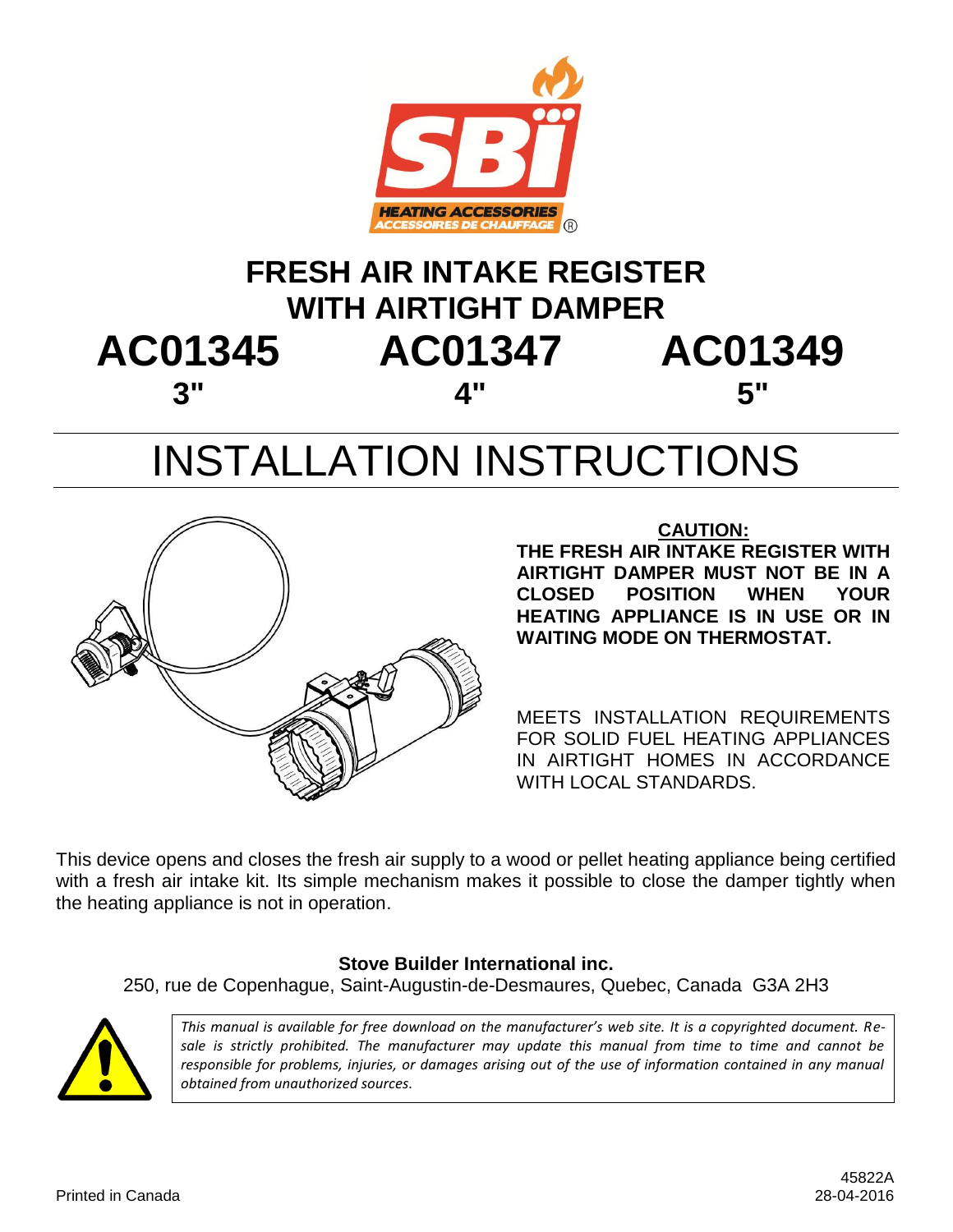#### **This assembly contains the following parts:**



**Tools required for the installation:**



**Flat screwdriver Robertson #2 screwdriver Phillips screwdriver**

#### **RECOMMANDATIONS**

**DO NOT INSTALL THIS ASSEMBLY TOO CLOSE TO AN OUTSIDE WALL TO PREVENT THE DAMPER FROM FREEZING.**

**DO NOT INSTALL THE FRESH AIR INTAKE REGISTER THROUGH PARTITIONS OF A WALL, FLOOR OR CEILING TO AVOID BLOCKING THE MECHANISM.**

**DO NOT COVER THE DAMPER MOTION MECHANISM WITH AN INSULATION PRODUCT THAT COULD BLOCK IT. ANY OTHER PART OF THE PIPE MAY BE INSULATED TO PREVENT CONDENSATION.**

**IT IS RECOMMENDED TO PROVIDE ACCESS TO THE FRESH AIR INTAKE REGISTER WITH AIRTIGHT DAMPER IN CASE OF BREAKAGE OR DEFECT.**

**THE HVAC TYPE INSULATED PIPE (NOT INCLUDED) MUST CONFORM TO ULC S110 AND/OR UL 181 STANDARDS AND MUST WITHSTAND TEMPERATURES UP TO 250 °F (121 °C).**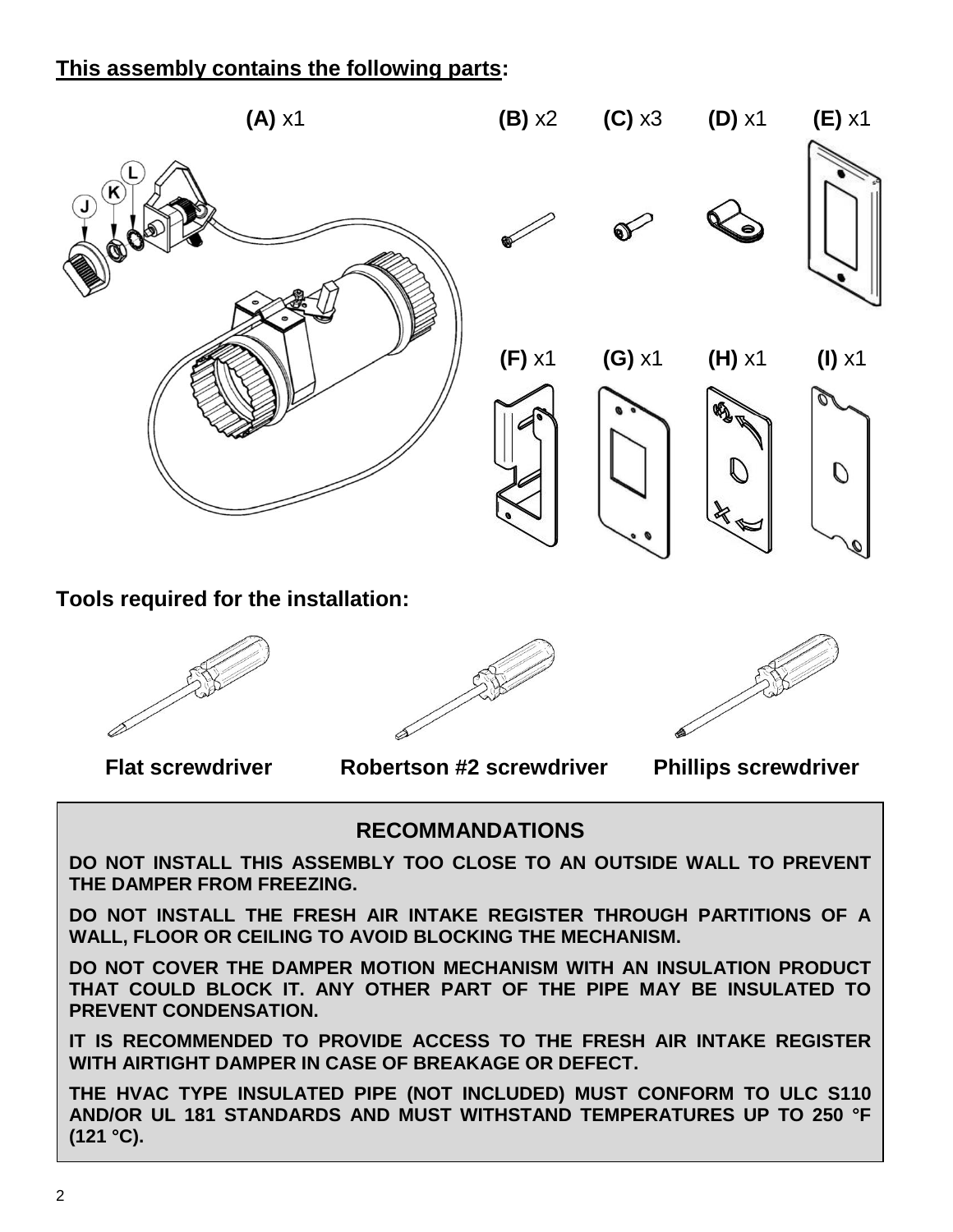#### **INSTALLATION**

Ensure the proper functioning of the mechanism before installation.

## **1**

Position the fresh air intake register with airtight damper **(A-1)** according to previous recommendations and determine the position **(x)** of your control **(A-2).** The maximum cable length between **(A-1)** and **(A-2)** is 48" (1219 mm).

## **2**

Connect the insulated pipe from the outside and the one attached to the heating appliance at each end of the registry **(A-1)** (see **DETAIL S**). Secure the 4 pipe ends with a hose clamp (not included).

## **3**

Secure the control support **(F)** with the two screws **(C)**, on the right side of a structure stud, at the position determined in **Step 1** (see **DETAIL T**).

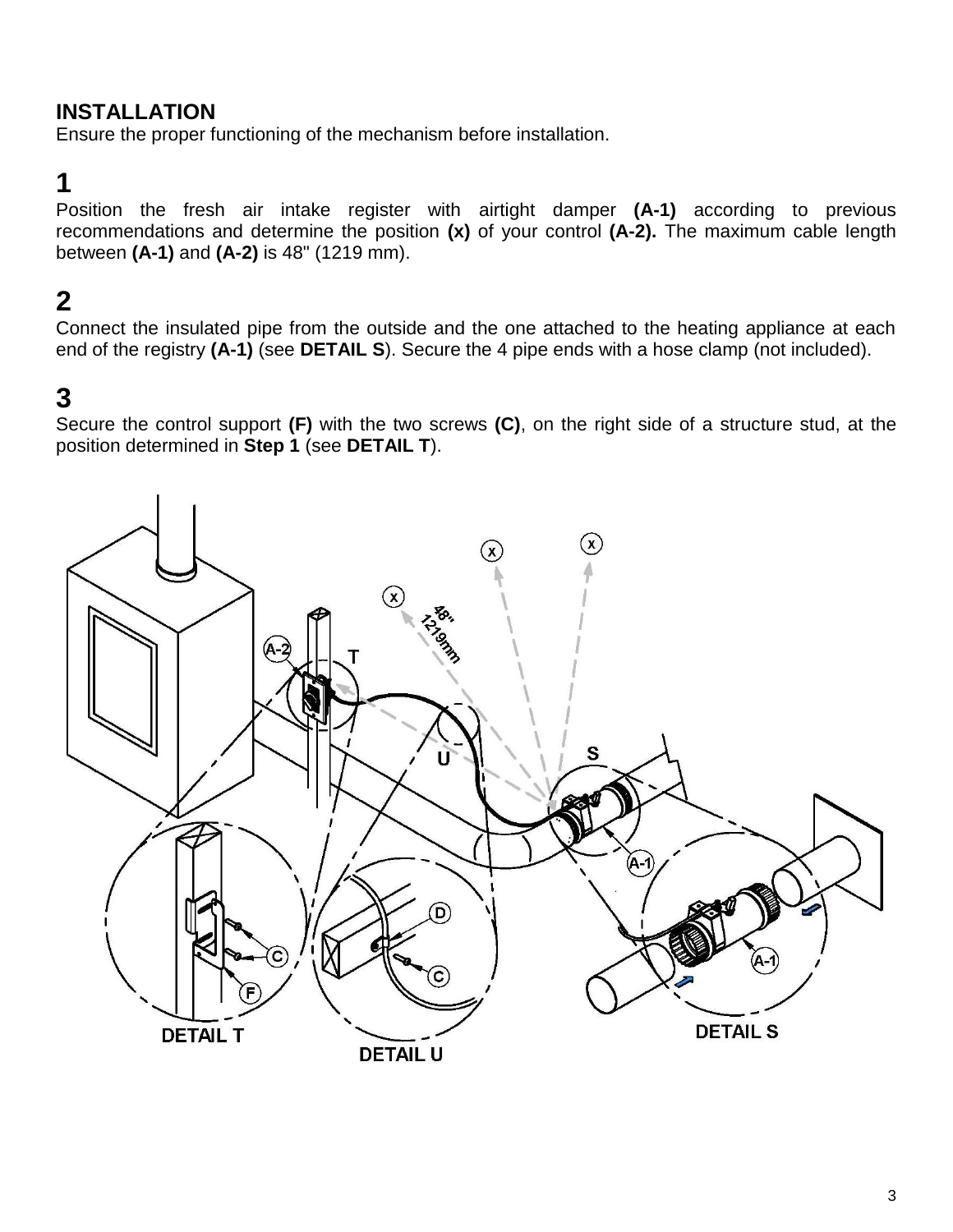### **4**

Secure the cable on the structure (see **DETAIL U**) using of the retaining clip **(D)** and the screw **(C)**.

**CAUTION: DO NOT BEND THE WIRE. THIS COULD AFECT THE PROPER OPERATION OF THE DAMPER.**

## **5**

Cut a 1 3/8" (35 mm) x 3 5/8" (92 mm) opening in the wall to install the control. It is important to clear the mounting holes.



## **6**

Assemble the fresh air intake register control starting with part **(G)** followed by **(I)** and **(H)**. Secure the pieces with the lock washer **(L)** and nut **(K)**.

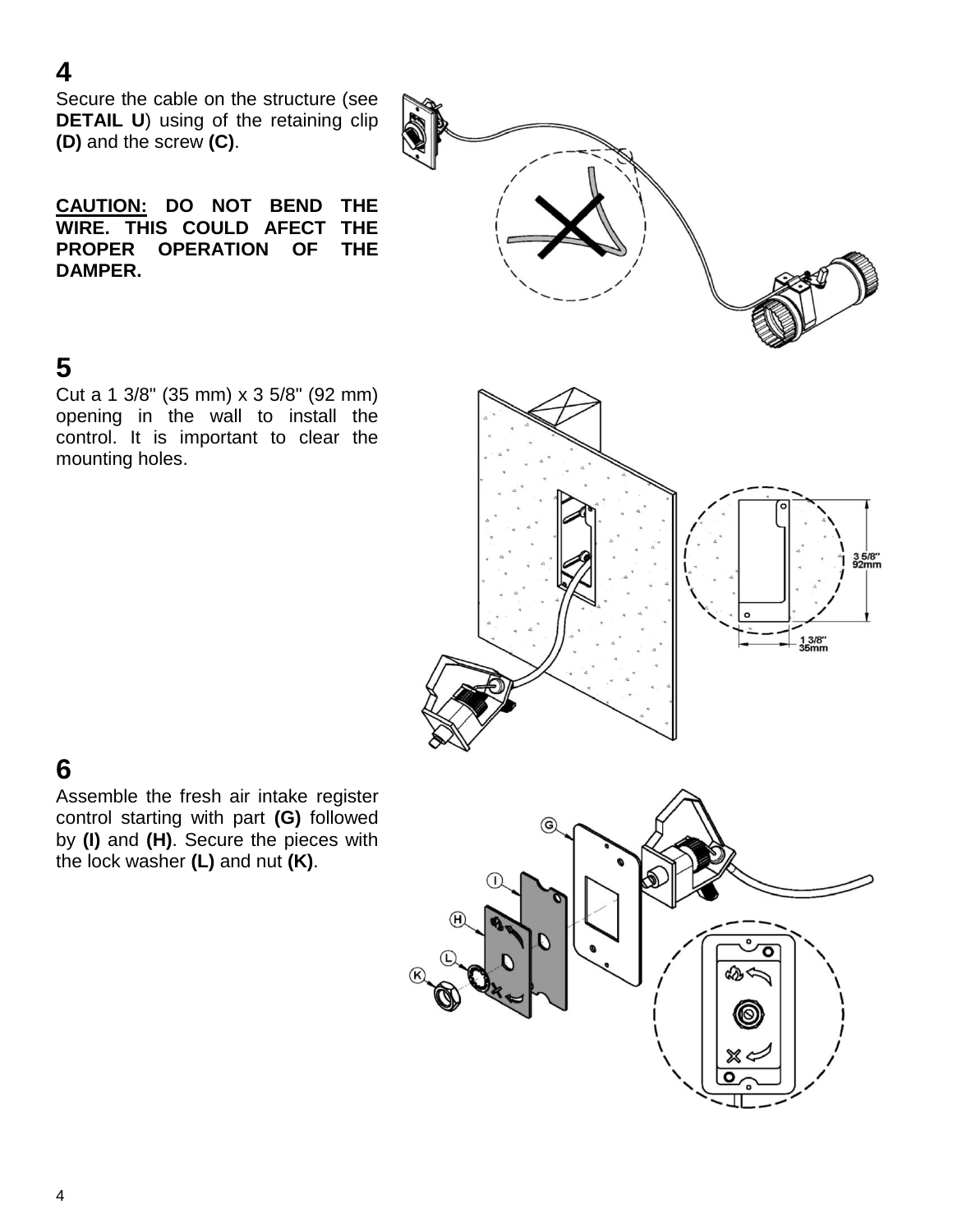**7**

Secure the assembled control **(F)** to the control support with the two screws **(B)** followed by the cover plate **(E)** and the control button **(J)**.

**Note:** it is possible to install a decorative finish on the wall. The screws provided with the kit allow a 1" (25 mm) thickness from the wall.